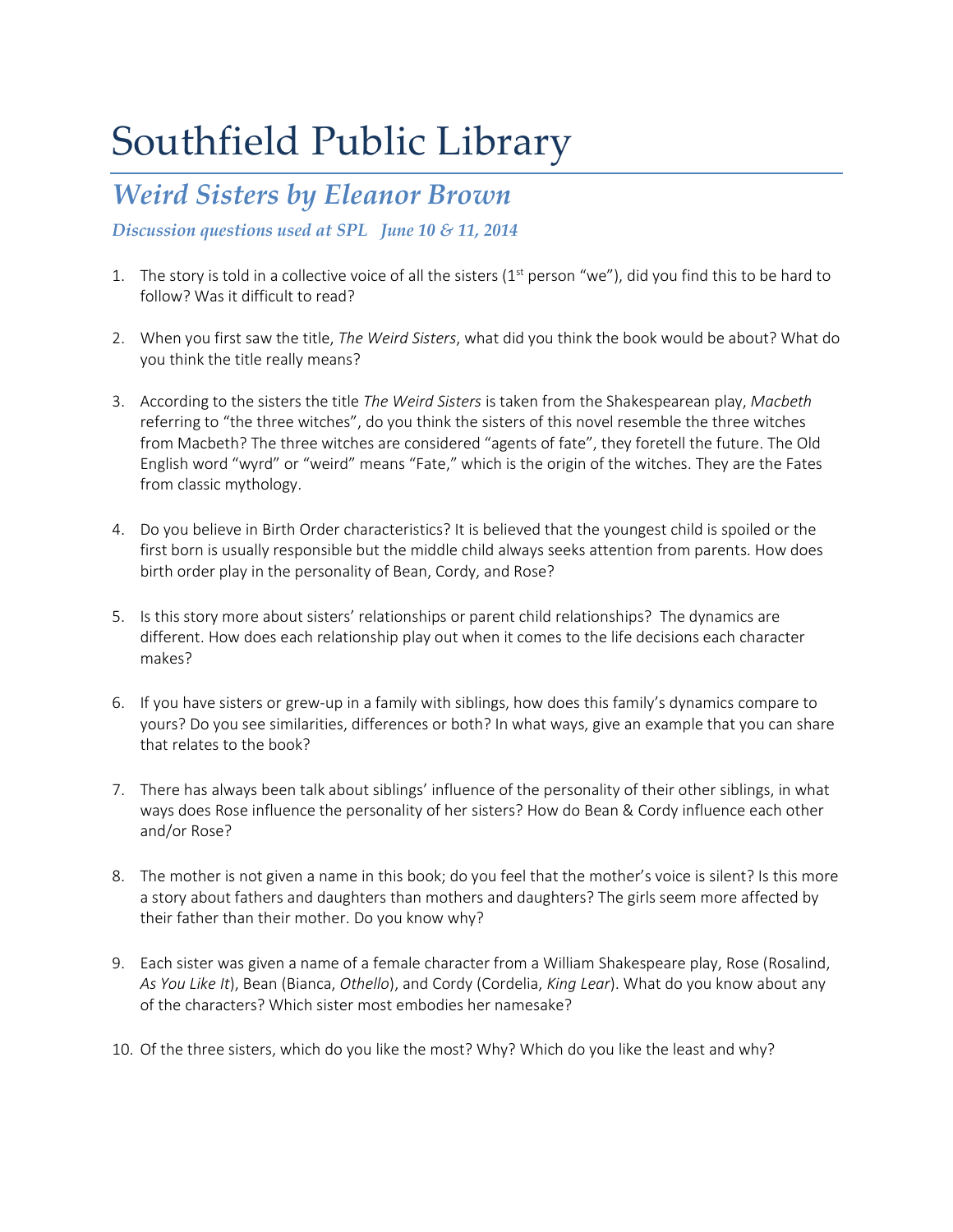11. What did you think when the sisters stated "we love each other, but don't necessarily like each other"? Is this a normal feeling among families with kids? Can you relate to this sentiment?

### Southfield Public Library

#### *General discussion questions*

- For the person who chose the book What made you want to read it? What made you pick it for the book club? Did it live up to your expectations?
- How is the book structured? First person? Third person? Flashbacks? Narrative devices? Do you think the author did a good job with it?
- How would you describe the author's writing style? Concise? Flowery? How is language used in this book? Read aloud a passage that really struck you. How does that passage relate to the book as a whole?
- How effective is the author's use of plot twists? Were you able to predict certain things before they happened? Did the author keep you guessing until the end?
- Did the book hold your interest?
- How important is the setting to the story? Did you feel like you were somewhere else? Did the time setting make a difference in the story? Did the author provide enough background information for you to understand the setting and time placement?
- Which is stronger in the book the characters or the plots?
- Would you recommend this book to someone else? Why? And to whom?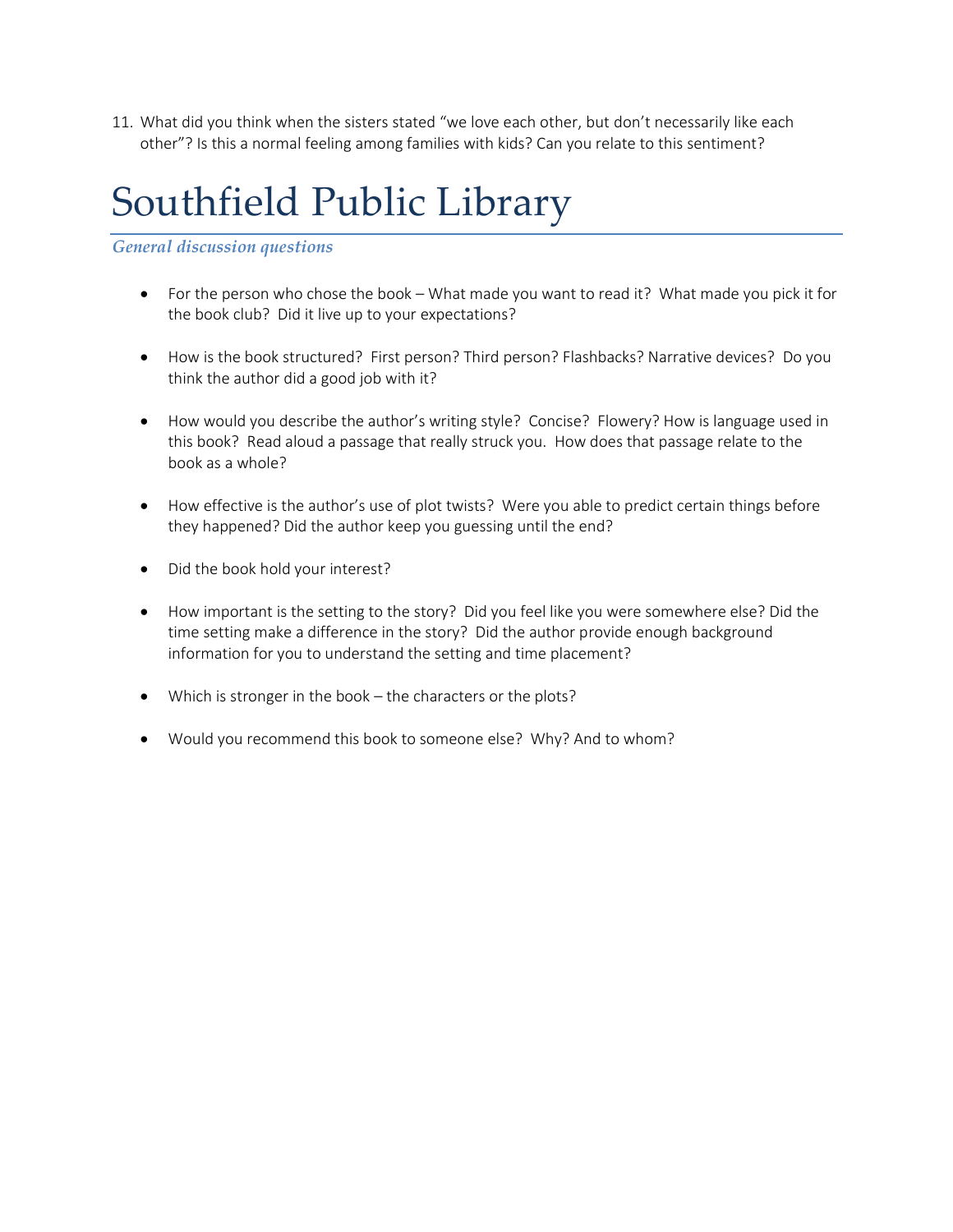# Southfield Public Library

*Title Weird Sisters by Eleanor Brown Discussion questions taken from a website LitLovers website address* <http://www.litlovers.com/reading-guides/13-fiction/8087-weird-sisters-brown?start=3>

#### Discussion Questions

1.The Andreas family is dedicated to books, particularly Shakespeare. Would the family be different if their father were an expert on a different writer? Edgar Allan Poe, let's say, or Mark Twain? What if they were a family of musicians or athletes, rather than readers? How might that change their dynamic? Is there an interest that unites your family in the same way that reading unites the Andreas family?

2.The narration is omniscient first person plural ("we" rather than "I"). Why do you think the author chose to write the novel in this way? Did you like it?

3.Which sister is your favorite? Why? Which sister do you most identify with? Are they the same character?

4.Do you have any siblings? If so, in what way is your relationship with them similar to the relationship among the Andreas sisters? In what way is it different?

5.Each of the sisters has a feeling of failure about where she is in her life and an uncertainty about her position as a grown-up. Are there certain markers that make you an adult, and if so, what are they?

6.In what ways are the sisters' problems of their own making? Does this make them more or less sympathetic?

7.The narrator says that God was always there if the family needed him, "kind of like an extra tube of toothpaste under the sink." Is that true, or does the family's religion have a larger effect on the sisters than they claim? How does your own family's faith, or lack thereof, influence you?

8.In many ways, the Andreas sisters' personalities align with proposed birth-order roles: Rose, the driven caregiver; Bean, the rebellious pragmatist; and Cordy, the free-spirited performer. How important do you think birth order is? Do you see those traits in your own family or in people you know?

9.Father Aidan tells Bean, "Your story, Bean, is the story of your sisters. And it is past time, I think, for you to stop telling that particular story, and tell the story of yourself. Stop defining yourself in terms of them. You don't just have to exist in the empty spaces they leave." Do you agree with Father Aidan? Is it possible to identify one's self not in relationship to one's siblings or family?

10.Is it irresponsible of Cordy to keep her baby?

11.How does the Andreas family deal with the mother's illness? How would your family have coped differently?